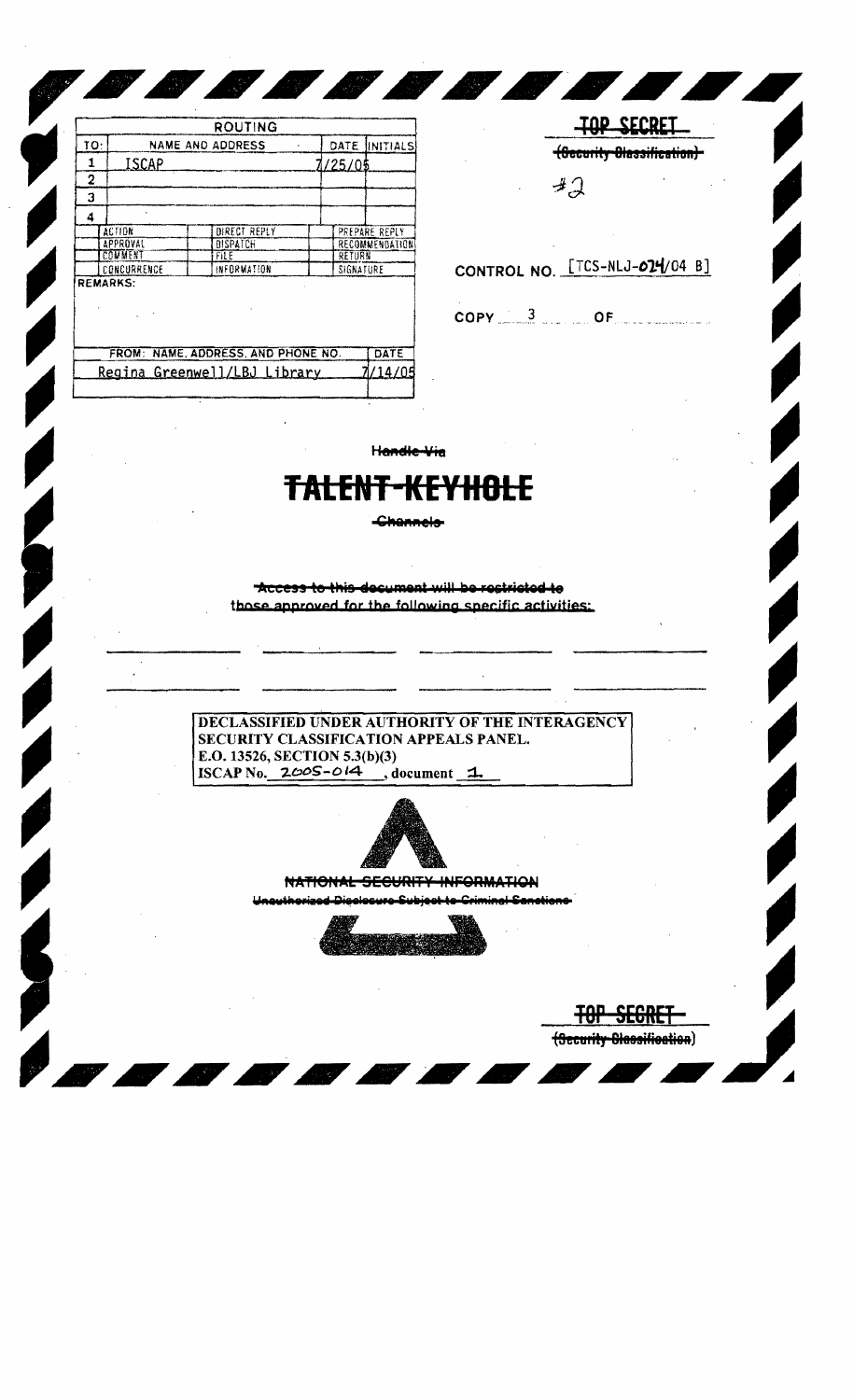|                                                 | 工期 3<br>Altago                                                                  |  |
|-------------------------------------------------|---------------------------------------------------------------------------------|--|
| THE PRESIDENT'S                                 | Alexandre Roman<br>Document # 2                                                 |  |
| DAILY BRIEF<br>18 JANUARY 1969                  |                                                                                 |  |
|                                                 |                                                                                 |  |
|                                                 |                                                                                 |  |
| Portion identified as<br>unresponsive to appeal |                                                                                 |  |
|                                                 |                                                                                 |  |
|                                                 |                                                                                 |  |
|                                                 |                                                                                 |  |
|                                                 |                                                                                 |  |
|                                                 |                                                                                 |  |
|                                                 |                                                                                 |  |
| 2. Soviet Union                                 | Soyuz 5 is back on earth and its                                                |  |
|                                                 |                                                                                 |  |
|                                                 | pilot has been safely recovered. There                                          |  |
|                                                 | are tentative indications that the ship<br>had some difficulty during de-orbit, |  |
|                                                 | but it is too soon to reach any conclu-<br>sion on this aspect of its flight.   |  |
|                                                 |                                                                                 |  |
|                                                 |                                                                                 |  |
| Portion identified as<br>unresponsive to appeal |                                                                                 |  |
|                                                 |                                                                                 |  |
|                                                 |                                                                                 |  |
|                                                 |                                                                                 |  |
|                                                 |                                                                                 |  |
|                                                 |                                                                                 |  |
|                                                 |                                                                                 |  |
|                                                 |                                                                                 |  |
|                                                 |                                                                                 |  |
|                                                 |                                                                                 |  |

 $\mathcal{L}_{\mathcal{A}}$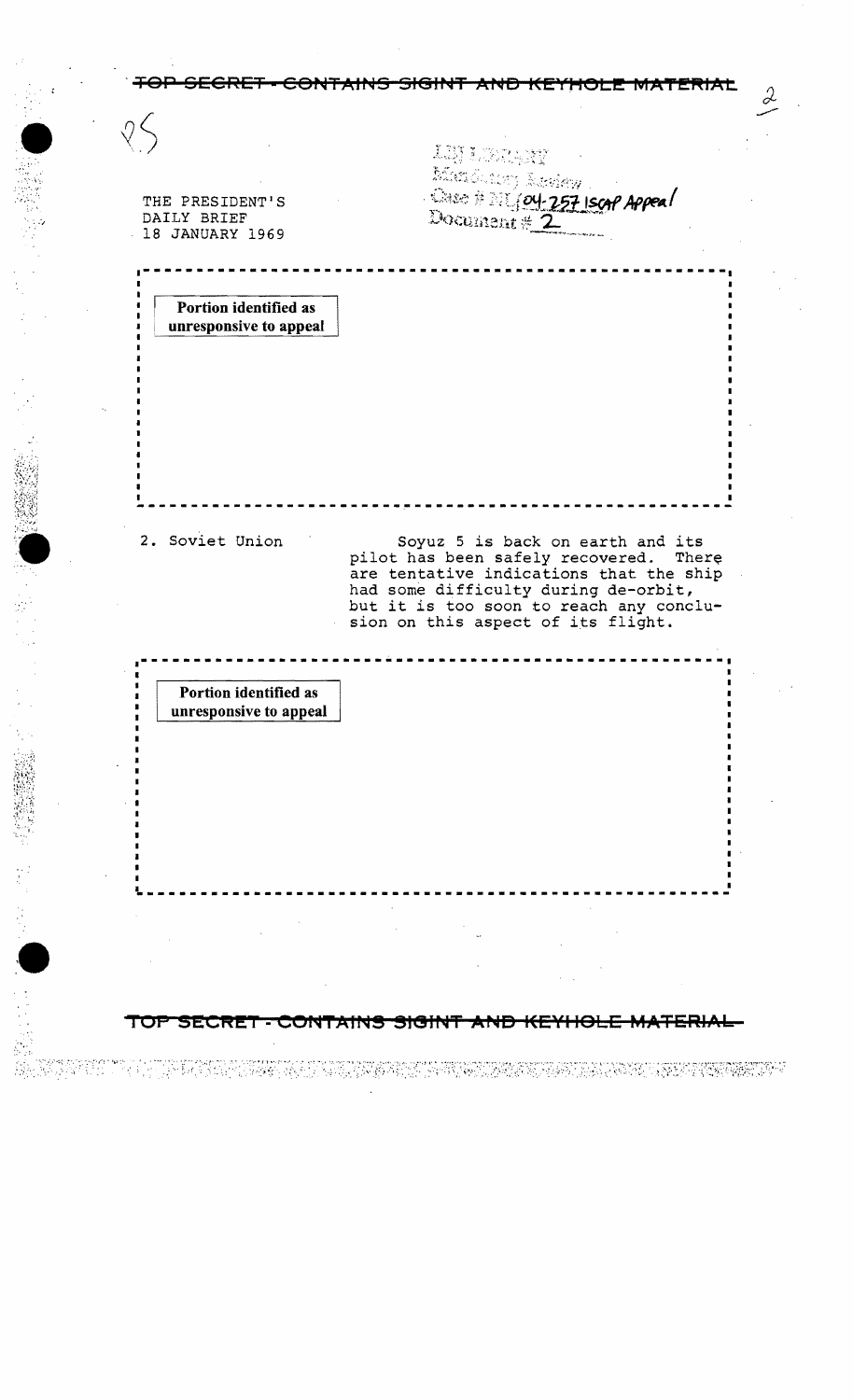## New Soviet Attack Submarine Involved in White Sea Missile Firing



Soviet C-class nuclear-powered torpedo attack submarine, seen entering White Sea 3 days prior to 20 July 1968 missile firing.



## E.O. 13526, section  $3.3(b)(1)$

 $\sqrt[3]{\frac{1}{2}}$ 

C-class submarine berthed at the Litsa Bay submarine base. Eight missile launch tubes are visible at bow.

32CR27

**18422477474747** bi ng Tin 3373.501 -43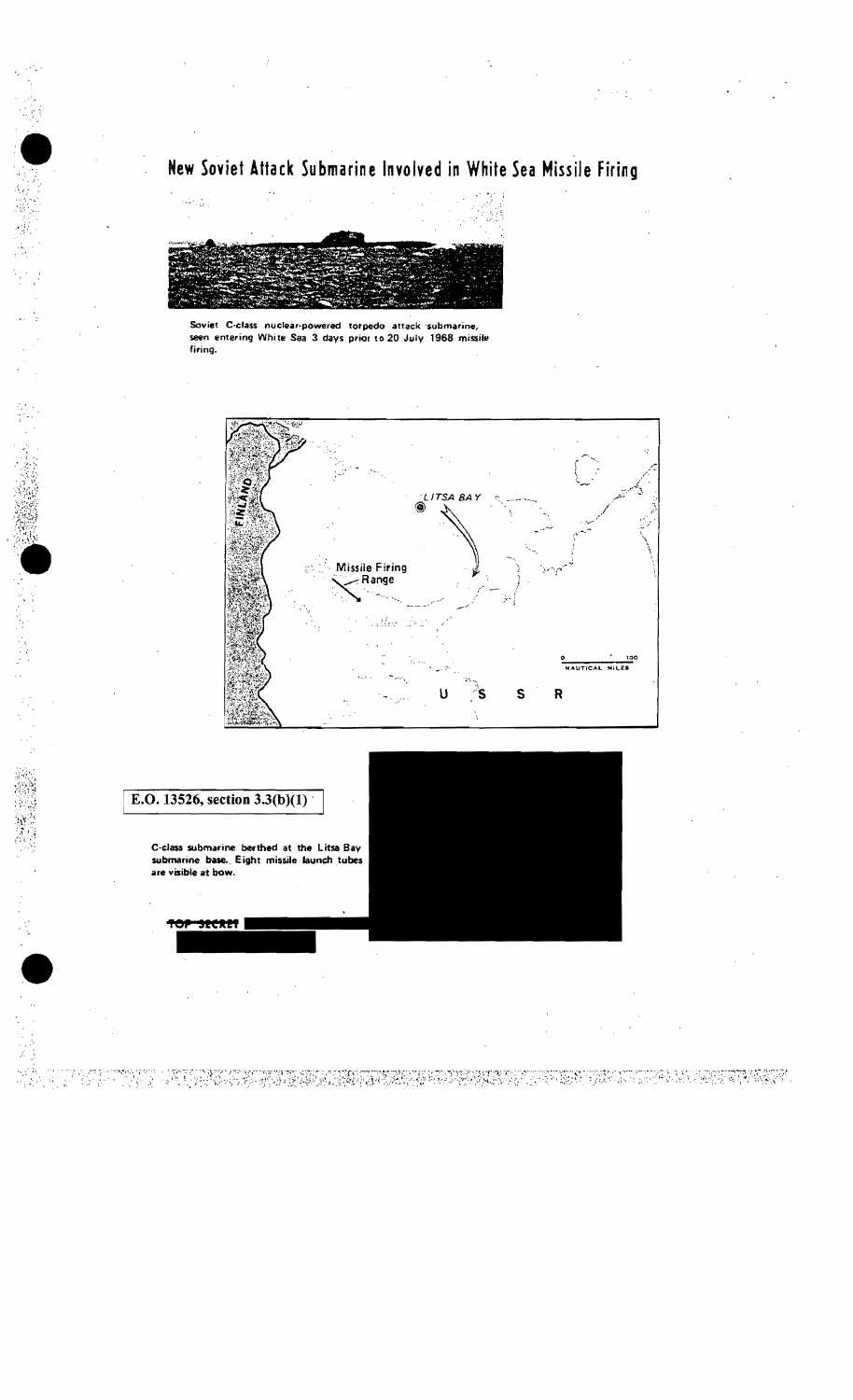## E.O. 13526, section  $3.3(b)(3)$

4. Soviet Union

last July the

Soviets test fired a new type of shortrange missile from their "C-class" nuclear attack submarine.

Possibly as many as three missiles were fired in the White Sea, up to a range of 35 miles. We do not know whether the missiles are intended for use against surface ships or submarines.

The Soviets now have three of the "C-class" submarines operational in their northern fleet, but so far they have not left Soviet waters. photography indicates that this vessel has eight missile tubes.

It looks as if the Soviets have completed their second antisubmarine helicopter carrier--the Leningrad. It now may be getting ready for a trial run on the Black Sea. It took nearly a year to shake down the Moskva, the Soviets' only other helicopter carrier, prior to its initial voyage into the Mediterranean last September.

A MARAMA MANASA YA MANASA (RAMAN YA WAT

E.O. 13526, section  $3.3(b)(1)$ 

Portion identified as unresponsive to appeal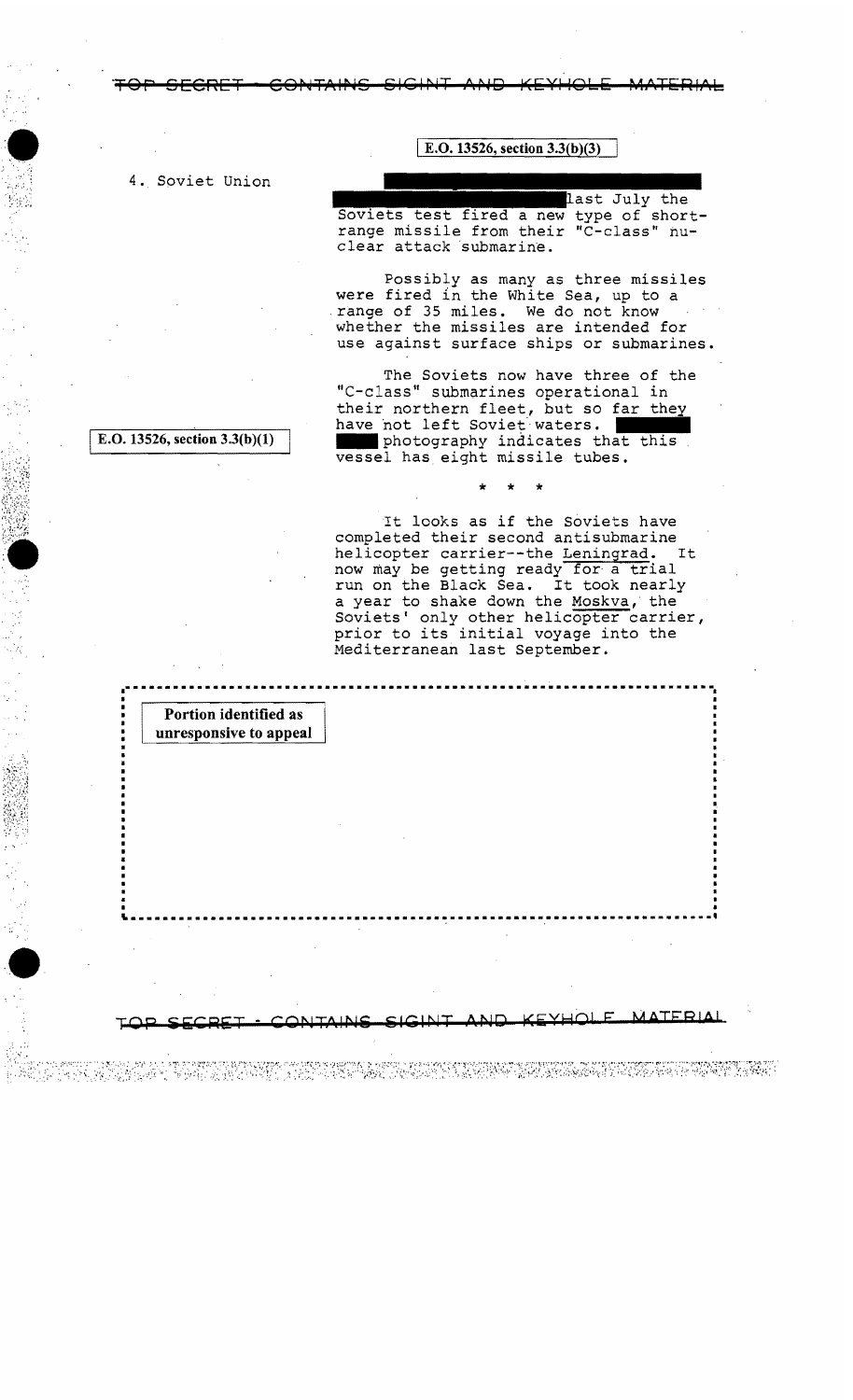Portion identified as unresponsive to appeal

 $\mathbf{r}$ 

 $\bullet$ 

**上海海 经管理人** 

TAR

<del>CRET</del> ⊖⊖†

stermenen in de Stephen bezeichnete Erheitschaften damit eine Erheitschaften zu der Erheitschen (2002) als Erh<br>1999 - 1999 - Erheitschen Mark Die Australie der Alternehmen der Stephen auf der Australien (2002) als Erheits

 $DIA$